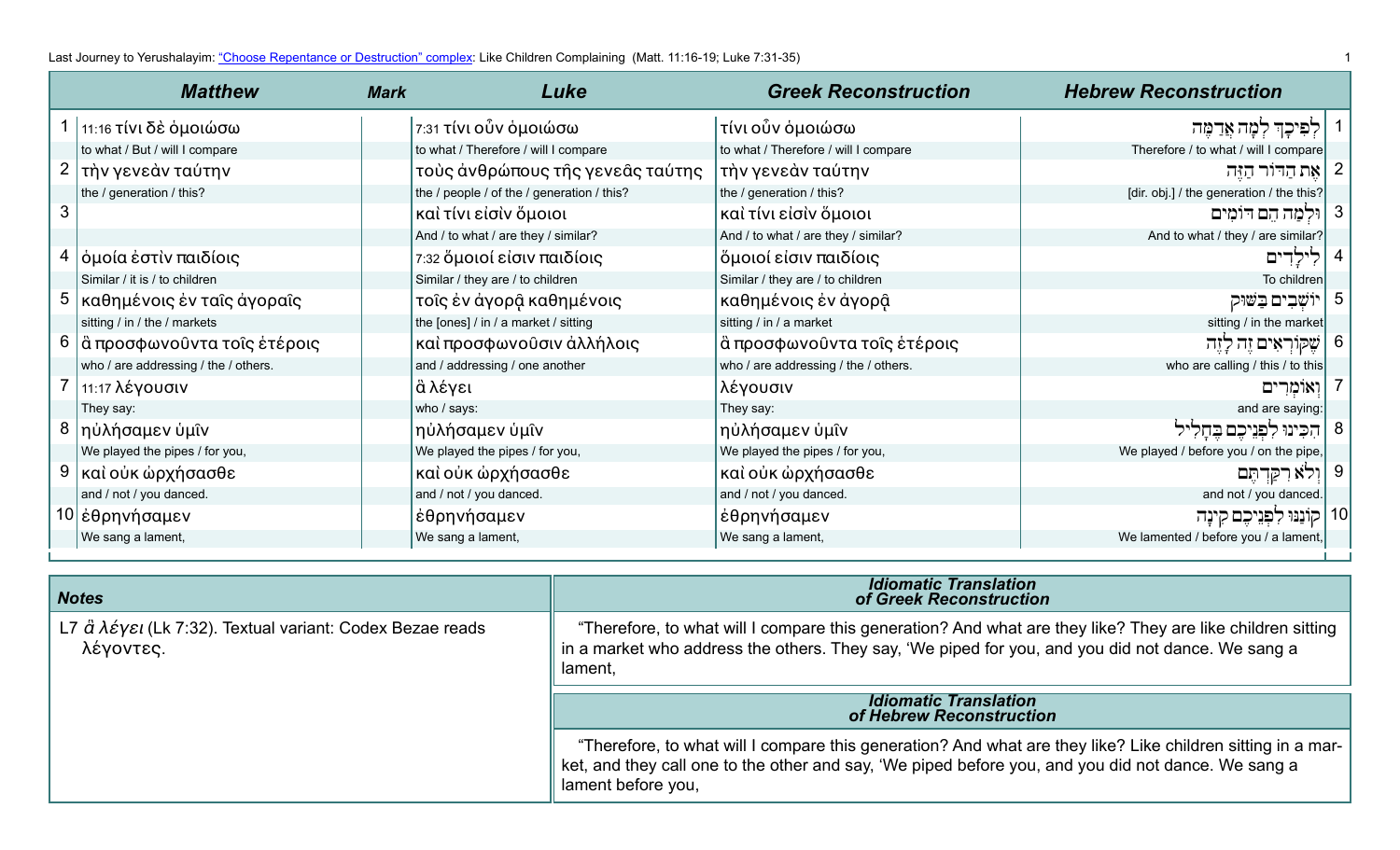|    | <b>Matthew</b>                      | <b>Mark</b> | Luke                                   | <b>Greek Reconstruction</b>         | <b>Hebrew Reconstruction</b>                    |  |
|----|-------------------------------------|-------------|----------------------------------------|-------------------------------------|-------------------------------------------------|--|
|    | 11 καὶ οὐκ ἐκόψασθε                 |             | καὶ οὐκ ἐκλαύσατε                      | καὶ οὐκ ἐκόψασθε                    | וִלא סִפְּדִתֵּם                                |  |
|    | and / not / you pounded your chest. |             | and / not / you wept.                  | and / not / you pounded your chest. | and not / you mourned.                          |  |
|    | 12 11:18 ἦλθεν γὰρ Ἰωάνης           |             | 7:33 έλήλυθεν γὰρ Ἰωάνης               | ἧλθεν γὰρ Ἰωάννης                   | 12   שֵׁבָא יוֹחָנָן                            |  |
|    | came / For / Iōanēs                 |             | has come / For / Iōanēs                | came / For / Iōannēs                | For came / Yōḥānān                              |  |
| 13 |                                     |             | ό βαπτιστὴς                            | ό βαπτιστὴς                         | 13   הַמַּטְבִיל                                |  |
|    |                                     |             | the / immerser                         | the / immerser                      | the immerser                                    |  |
|    | 14 μήτε έσθίων                      |             | ∣μὴ ἔσθων ἄρτον                        | μὴ ἐσθίων                           | 14   אֵינוּ אוֹכֵל                              |  |
|    | neither / eating                    |             | not / eating / bread                   | not / eating                        | not / eating                                    |  |
|    | 15  μήτε πείνων                     |             | μήτε πείνων οἶνον                      | μήτε πίνων                          | 15   וְאֵינוּ שׁוֹתֵה                           |  |
|    | nor / drinking,                     |             | and not / drinking / wine,             | and not / drinking,                 | and not / drinking,                             |  |
|    | 16 καὶ λέγουσιν δαιμόνιον ἔχει      |             | καὶ λέγετε δαιμόνιον ἔχει              | καὶ λέγουσιν δαιμόνιον ἔχει         | 16   וְאוֹמְרִים הַשֶּׁר בּוֹ                   |  |
|    | and / they say: / A demon / he has. |             | and / you say: / A demon / he has.     | and / they say: / A demon / he has. | and they are saying: / The demon / [is] in him. |  |
|    | 17 11:19 ήλθεν ο υίος του άνθρώπου  |             | 7:34 έλήλυθεν ο υίος του άνθρώπου      | ήλθεν ο υίος του ανθρώπου           | 17   בַא בַר אֵנָשׁ                             |  |
|    | Came / the / son / of the / person  |             | Has come / the / son / of the / person | Came / the / son / of the / person  | Came / Bar / ' <sup>E</sup> nāsh                |  |
|    | 18 έσθείων καὶ πείνων               |             | έσθίων καὶ πείνων                      | έσθίων καὶ πίνων                    | 18   אוֹכֵל וְשׁוֹתֵה                           |  |
|    | eating / and / drinking,            |             | eating / and / drinking,               | eating / and / drinking,            | eating / and drinking,                          |  |
|    | 19 και λέγουσιν ίδου                |             | καὶ λέγετε ἰδοὺ                        | καὶ λέγουσιν ἰδοὺ                   | 19   וְאוֹמְרִים הֲרֵי                          |  |
|    | and / they say: / Behold!           |             | and / you say: / Behold!               | and / they say: / Behold!           | and they are saying: / Behold!                  |  |

| <b>Notes</b>                                                                                                                                                                                                                                                | <b>Idiomatic Translation</b><br>of Greek Reconstruction                                                                                                                                             |
|-------------------------------------------------------------------------------------------------------------------------------------------------------------------------------------------------------------------------------------------------------------|-----------------------------------------------------------------------------------------------------------------------------------------------------------------------------------------------------|
|                                                                                                                                                                                                                                                             |                                                                                                                                                                                                     |
| L12 $\partial \omega \alpha \nu \eta \varsigma$ (Mt 11:18; Lk 7:33). Textual variant: N-A reads<br>'Ιωάννης.<br>L14 $\mathscr{E}\sigma\theta\omega v$ (Lk 7:33). Textual variant: N-A reads $\mathscr{E}\sigma\theta\omega v$ .                             | and you did not pound your chest!'<br>"For loannes the Immerser came neither eating nor drinking, and they say, 'He has a demon!' The Son<br>of Man came eating and drinking, and they say, 'Look!  |
| L15 $\pi \varepsilon \nu \omega \nu$ (Mt 11:18; Lk 7:33). Textual variant: N-A reads<br>πίνων.<br>L18 $\dot{\varepsilon} \sigma \theta \varepsilon \dot{\omega}$ ν (Mt 11:19). Textual variant: N-A reads $\dot{\varepsilon} \sigma \theta \dot{\omega}$ ν. | <b>Idiomatic Translation</b><br>of Hebrew Reconstruction                                                                                                                                            |
| L18 $\pi \varepsilon \ell v \omega v$ (Mt 11:19; Lk 7:34). Textual variant: N-A reads<br>πίνων.                                                                                                                                                             | and you did not mourn!'<br>"For Yohanan the Immerser came neither eating nor drinking, and they say, 'There's a demon inside<br>him!' The Son of Man came eating and drinking, and they say, 'Look! |